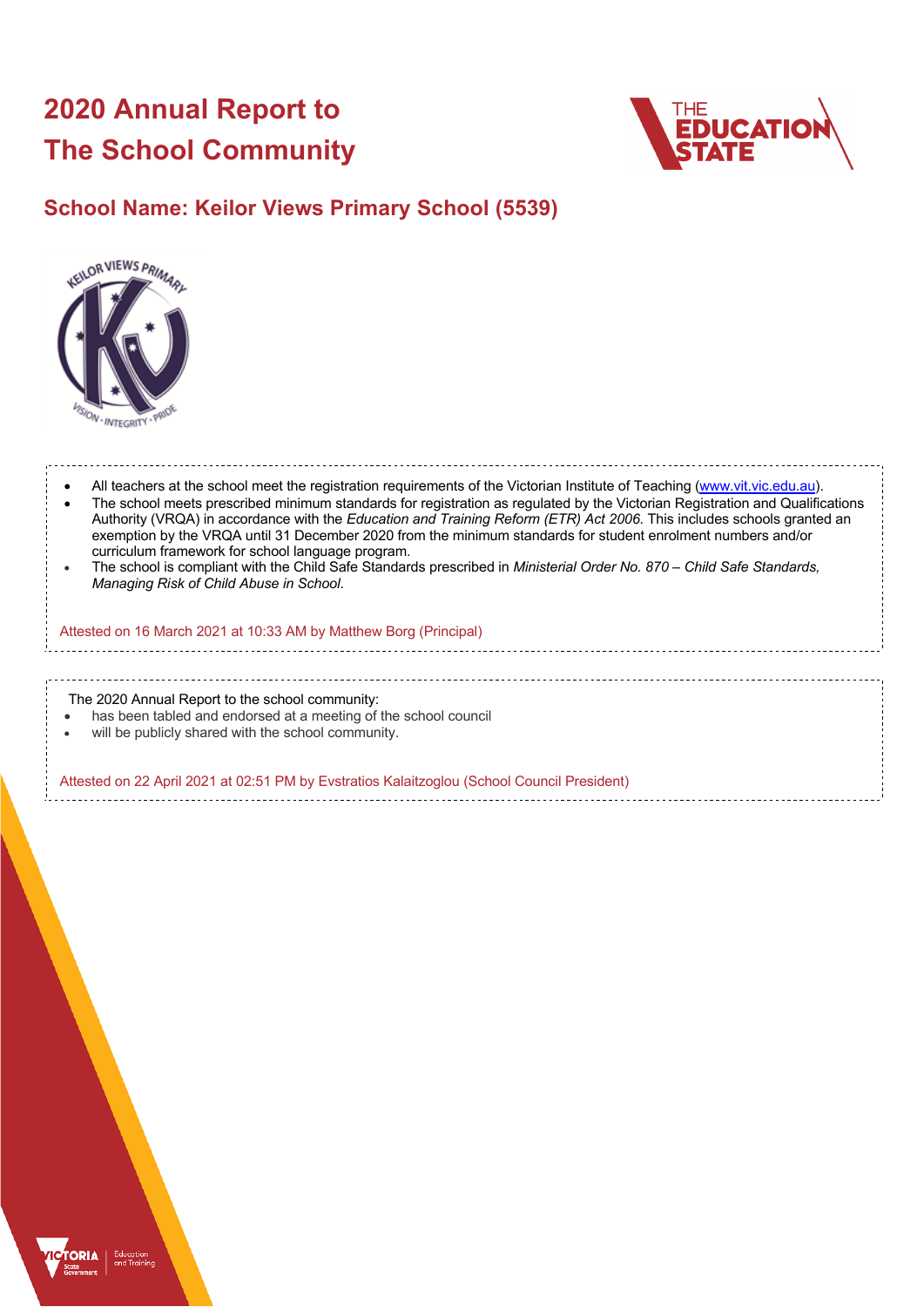

# How to read the Annual Report

## What has changed for the 2020 Annual Report?

#### **Improved appearance**

The appearance of the Performance Summary has been updated to more clearly represent information and to assist interpretation and comparison of individual school's data with state averages and similar school groups.

#### **School performance data**

The Victorian community's experience of COVID-19, including remote and flexible learning, had a significant impact on normal school operations. This impacted the conduct of assessments and surveys. Readers should be aware of this when interpreting the Performance Summary.

For example, in 2020 school-based surveys ran under changed circumstances, and NAPLAN was not conducted. Absence and attendance data may have been influenced by local processes and procedures adopted in response to remote and flexible learning.

Schools should keep this in mind when using this data for planning and evaluation purposes. Those schools who participated in the Student Attitudes to School survey in 2020 should also refer to the advice provided regarding the consistency of their data.

## What does the *'About Our School'* section refer to?

The About Our School section provides a brief background on the school, an outline of the school's performance over the year and future directions.

The 'School Context' describes the school's vision, values and purpose. Details include the school's geographic location, size and structure, social characteristics, enrolment characteristics and special programs.

The 'Framework for Improving Student Outcomes (FISO)' section includes the improvement initiatives the school has selected and the progress they have made towards achieving them.

## What does the *'Performance Summary'* section of this report refer to?

The Performance Summary includes the following:

#### **School Profile**

- student enrolment information
- the school's 'Student Family Occupation and Education' category
- a summary of parent responses in the Parent Opinion Survey, shown against the statewide average for Primary schools
- school staff responses in the area of School Climate in the School Staff Survey, shown against the statewide average for Primary schools

#### **Achievement**

- English and Mathematics for Teacher Judgements against the curriculum
- English and Mathematics for National Literacy and Numeracy tests (NAPLAN). *Note: NAPLAN tests were not conducted in 2020*

#### **Engagement**

Student attendance at school

#### **Wellbeing**

Student responses to two areas in the Student Attitudes to School Survey:

- Sense of Connectedness
- Management of Bullying

Results are displayed for the latest year and the average of the last four years (where available).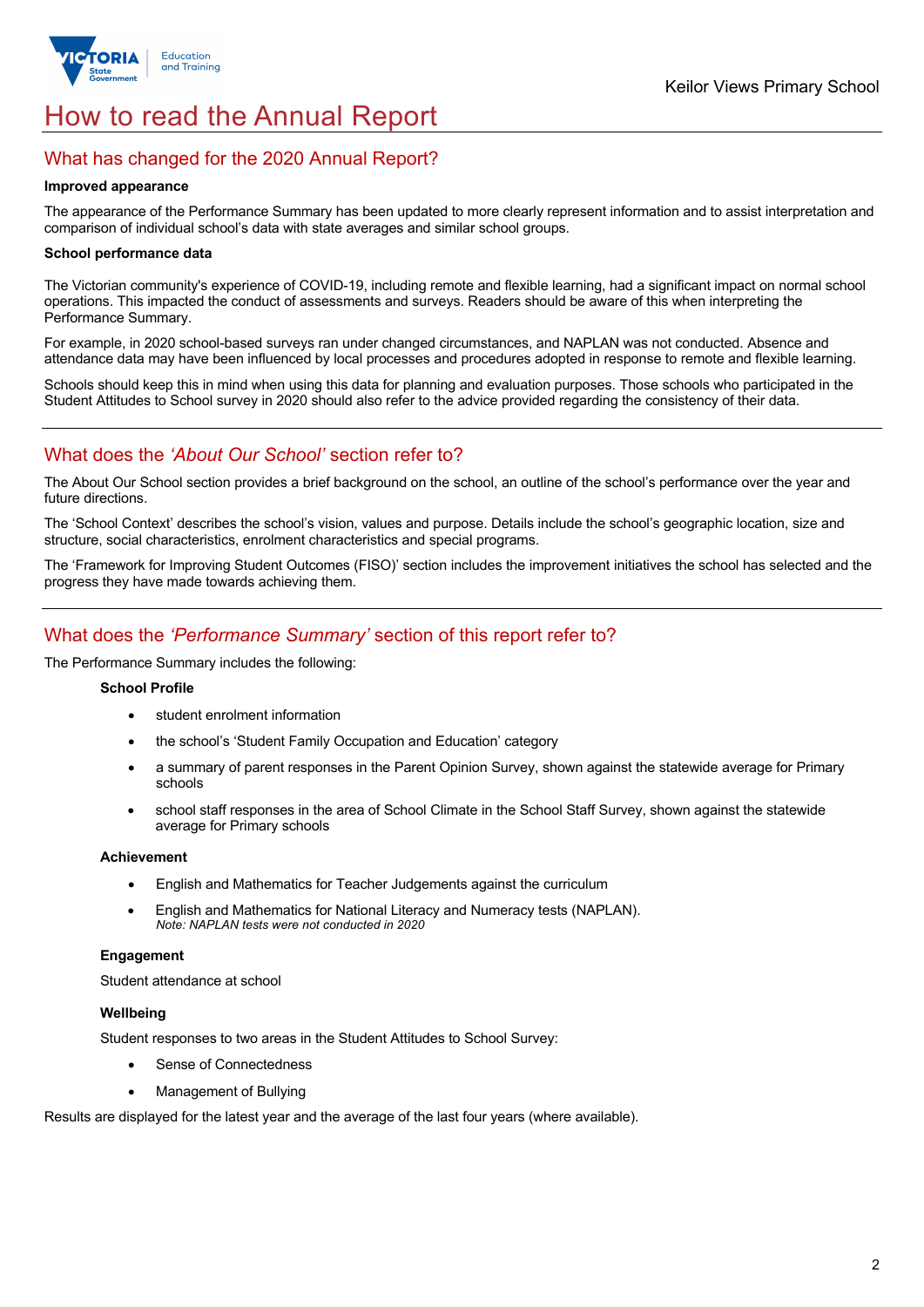

# How to read the Annual Report (continued)

## What do *'Similar Schools'* refer to?

Similar Schools are a group of Victorian government schools with similar characteristics to the school.

This grouping of schools has been created by comparing each school's socio-economic background of students, the number of non-English speaking students and the school's size and location.

## What does *'NDP'* or '*NDA*' mean?

'NDP' refers to no data being published for privacy reasons or where there are insufficient underlying data. For example, very low numbers of participants or characteristics that may lead to identification will result in an 'NDP' label. For the 2020 Student Attitudes to School survey, specifically, the similar school group averages are replaced by 'NDP' where less than 50% of schools in a given similar school group did not participate in the 2020 survey.

'NDA' refers to no data being available. Some schools have no data for particular measures due to low enrolments. There may be no students enrolled in some year levels, so school comparisons are not possible.

Note that new schools only have the latest year of data and no comparative data from previous years. The Department also recognises unique circumstances in Specialist, Select Entry, English Language, Community Schools and schools that changed school type recently, where school-to-school comparisons are not appropriate.

## What is the *'Victorian Curriculum'*?

The Victorian Curriculum F–10 sets out what every student should learn during his or her first eleven years of schooling. The curriculum is the common set of knowledge and skills required by students for life-long learning, social development and active and informed citizenship.

The Victorian Curriculum is assessed through teacher judgements of student achievement based on classroom learning.

The curriculum has been developed to ensure that school subjects and their achievement standards enable continuous learning for all students, including students with disabilities.

The 'Towards Foundation Level Victorian Curriculum' is integrated directly into the curriculum and is referred to as 'Levels A to D'.

'Levels A to D' may be used for students with a disability or students who may have additional learning needs. These levels are not associated with any set age or year level that links chronological age to cognitive progress (i.e. there is no age expected standard of achievement for 'Levels A to D').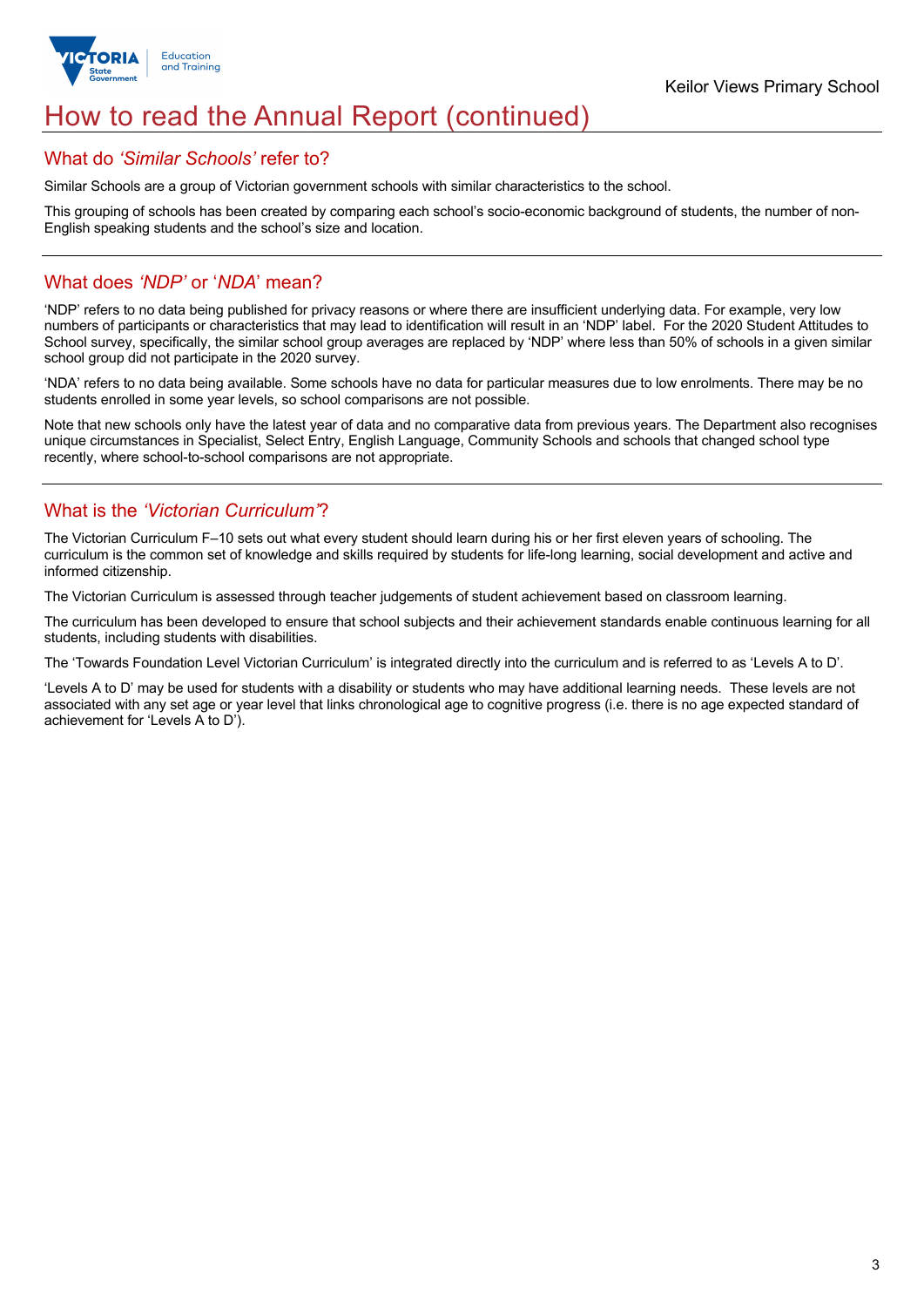

# **About Our School**

## **School context**

At Keilor Views Primary School, 'we empower every learner with the skills and dispositions to flourish'. We celebrate our school wide values of Respect, Responsible and Safe and hold high expectations of all students and stakeholders in the learning process, with a strong emphasis on activating authentic student agency. Keilor Views Primary School is situated in the Victorian suburb of Keilor Downs within the City of Brimbank. Located approximately 25 km from the Melbourne Central Business District. Keilor Views Primary School officially opened in 2010 as a result of a school merger and is located on the former Keilor Downs Primary School site. Our committed educators work together in Professional Learning Teams and Communities of Practice, to build educator capacity, and improve student learning growth. A total of 432 students were enrolled at Keilor Views Primary School in 2020, with 107 students having English as an additional language (EAL). During the 2020 school year we had one 'International Student Enrolled'. In 2020, 25 students accessed the PSD funding Program and accessed our inclusive school initiative. The school has a SFOE index of 0.459 which places us in the medium band. In 2020, the staffing profile comprised of 40.7 equivalent full-time staff including two Learning Specialists, a leading teacher (wellbeing), an Assistant Principal and Principal. We are a highly supportive learning community that is focused on empowering learners. Our team utilises every single day to take the opportunity to make a positive impact on our classrooms, our school, and on those around us. As educators we don't miss a single chance to make a difference and have a positive impact on those we serve. Our team trusts each other. We all are all intrinsically motivated to bring our whole and best self to our learning environment, and lead learning with our whole hearts.

Keilor Views Primary School provides a curriculum framework differentiated to meet student needs. Classroom programs are supported by Specialist programs which include: Physical Education, Visual Arts, Italian, and STEM. The creation of a fourth specialist hour has allowed for Year Level teams to collaborate in highly effective Professional Learning Teams.

Our academic, social and extra-curricular activities create opportunities for all students to participate and engage in learning within a respectful and safe learning environment. Our school experienced the successes and challenges that arose during remote and flexible learning. As a community, we pulled together to ensure that our learners had the best possible learning experiences during this unprecedented time. Our students, educators and parents faced the steep learning curve together that had been placed upon us. We galvanised as a community and put the health and safety of our community members at the forefront of our work. During this time we ensured that students were given the consistency of using technology, in our case iPads to transform our face to face learning experiences into remote ones. Educators were supported with targeted bespoke wellbeing strategies that were developed by our Positive Psychology Expert, Consoltant, Chris Egan. Chris partnered with our Executive Leadership Team to co-construct evidence informed wellbeing practices for our staff. This initiative was in the form of daily, online wellbeing activities for all staff called, The Daily Dose. This initiative was extremely impactful, as evidenced in our 2020 School Staff Survey, which surged from well below state averages, to well above, the state average. (95% positive endorsement compared to 78% statewide).

As noted in our School Strategic Plan, in 2020 we have in consultation with the community, forged a school wide vision and established our school values. We have focused efforts in the evolvement of leadership and have made a significant investment in the leadership knowledge capital of educators. We have planned for the 2021 school year to be a journey of leadership discovery in which every educator is empowered to lead from the position in which they hold.

Our continued focus is to enhance student wellbeing through partnering with Parents and Carers and utilise evidence based practices and programs which; engage all students socially, emotionally and academically, are embedded into our everyday teaching and learning, and are an intrinsic part of our school culture. We have made significant in roads in partnerships with parents in 2020, particularly during the lockdown/remote periods.

### **Framework for Improving Student Outcomes (FISO)**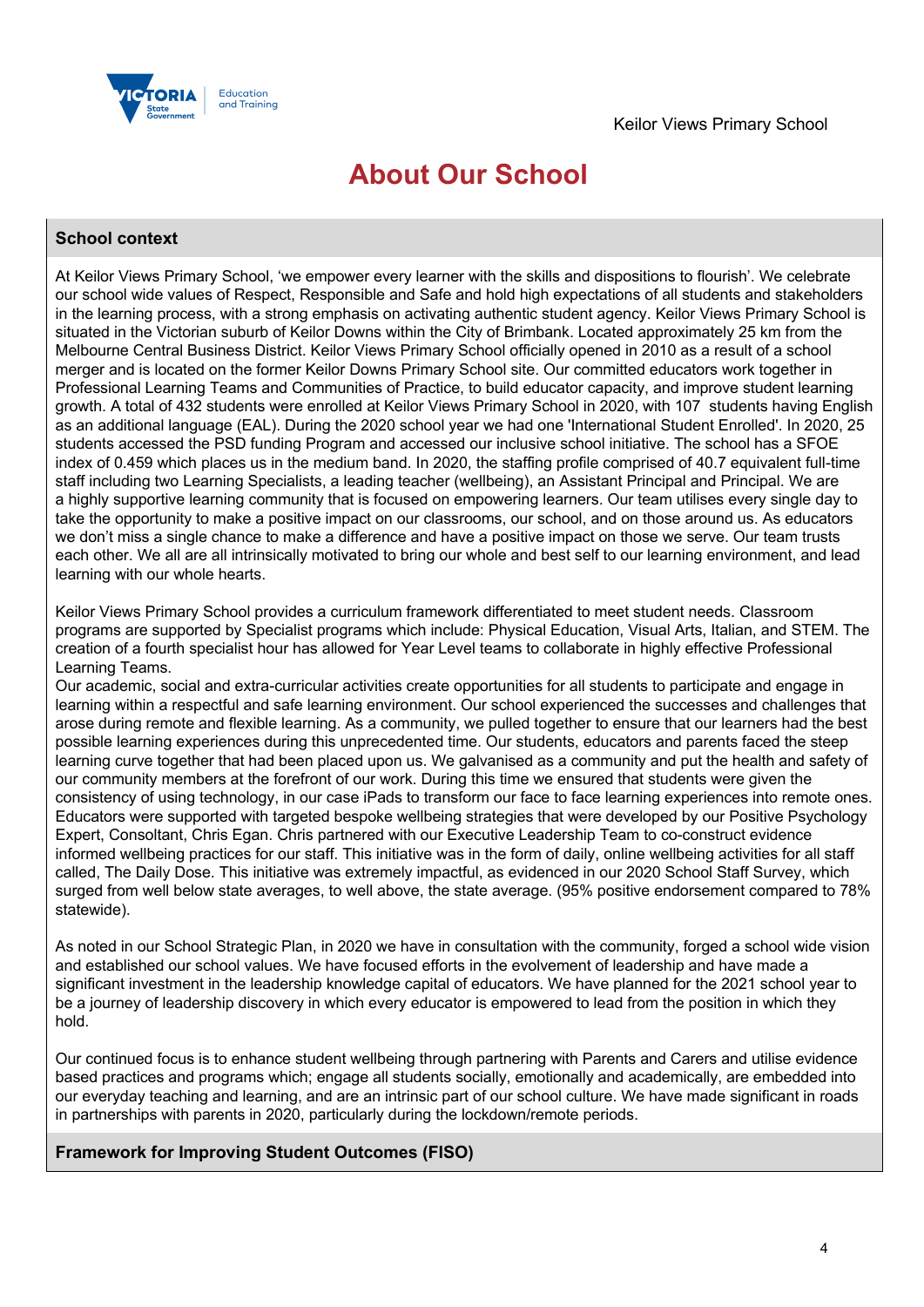

During the 2020 school year we faced a school year like no other, we continued to follow the FISO to ensure we were meeting the learning needs of our community and serving our community.

We began the restructure of middle-level leadership to drive the work in our PLC's. During the first term, we re-invested in the professional development of our leadership team to reflect the notion of 'we are all learners' and 'we are all leaders of learning'. During our first 'all in learning day' (curriculum day) we analysed school data paying particular attention to collective efficacy of staff. We then, throughout the term co-constructed a belief of what collective efficacy is and how it can impact on serving our community. We established, through community consultation, the vision of at Keilor Views Primary School we are all empowered to lead from whatever position we hold. We endeavour to facilitate a distributed leadership structure, where all voices are heard, and considered. As a staff, have developed the shared belief that, no one voice is more powerful than that of the collective. And we all lead to empower every learner with the skills and dispositions to flourish.Our shared understanding is that the executive leadership team are defined as 'Learning Influencers', leaders that influence learning and relentlessly live our school vision and leverage our school values of respect, safety, and responsibility.

During 2020, despite the challenges we have faced due to the pandemic we continued to implement professional learning to drive consistency of PLCs across the school. We have revised our PLC structure and time to ensure that our PLCs are efficient, productive and purposeful. We have also developed the KVPS PLC inquiry cycle, and have begun to implement the model school-wide and embed the model into our induction process and school vernacular. The KVPS PLC inquiry cycle has now been established and co-constructed by our educators. We began the year with a particular focus on maintaining the top two bands and made some heavy investment in putting faces to this data and identify students' needs for future learning to ensure the attainment of the top two bands in NAPLAN reading. We partnered and collaborated with the community to empower the work. Unfortunately, the cancellation of NAPLAN in 2020 and the school shutdown and transition to remote learning put a halt to this work. We endeavour to use the same established process during the 2021 school year.

## **Achievement**

Students responded well to self-directed and project-based learning tasks during the remote learning period. In 2021, we plan to incorporate more project-based learning into our curriculum and the use of amplifying learning and communication through the use of technology.

During Remote Learning, most students were active participants in the daily morning meet, small reading groups and individual conferences. They were eager to join meets and connect with the teacher and their peers. They accepted their role in the various communications, presenting learning in the morning and reading during small group and individual conferences. We found that during the remote learning periods, students who fully participated have returned to face to face learning and continued the momentum of their learning. Across the school we have only seen a very minor increase (8%) in the amount of students reading level being one or more years below the standard. We have developed a school wide initiative that meets the needs, our LIFE (Learning Intervention For Essentials) initiative is to empower and expedite the learning in literacy, numeracy, and social emotional learning needs to ensure that every student has the opportunity to flourish. This initiative, designed by the executive leadership team in collaboration with educators, is a response to the DET tutoring program and provides a research-based approach to meeting the needs of missed learning and provides a scaffold to achieve maximum growth. The LIFE initiative has evolved to further develop data literacy of teachers and education support staff, to improve the understanding of student needs and progress, as well as identifying students requiring additional support. We have embedded and maintained PLC structures to support teacher collaboration and reflection to strengthen teaching practice and reduce instructional variance but elicit differentiation. We also collaborated to prioritise curriculum 'essentials': mathematics, reading, writing and science and ensured these revisited across wider curriculum subjects -audit the curriculum to ensure ownership from staff.

Our school wide observations of the period of remote learning is as follows:

Greater advantage during Remote Learning (Positives):

- \* One on one time with teacher
- \* Parents taking time to read with students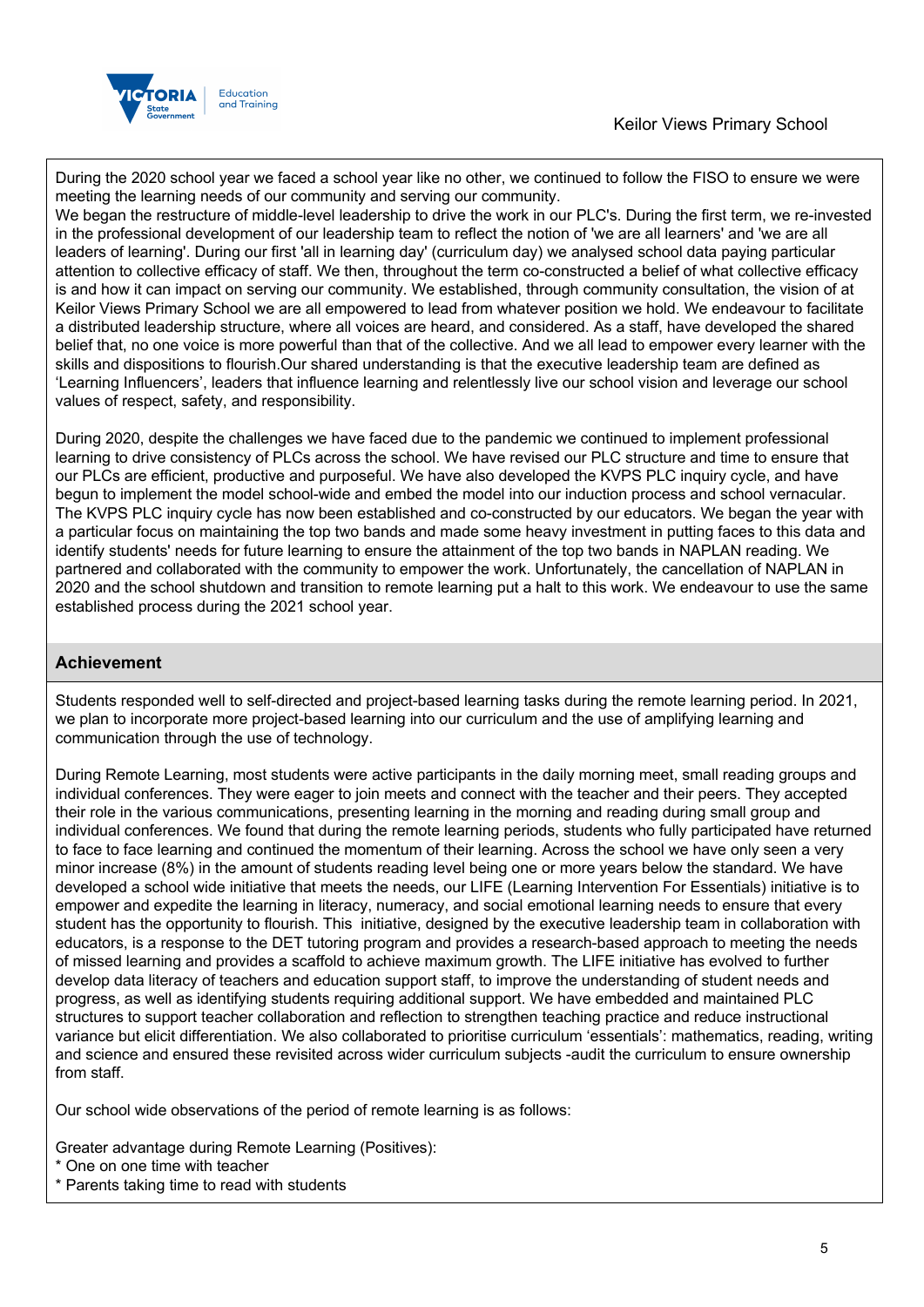

- \* Quiet learning space
- \* Development of ICT skills and ability to communicate through ICT
- \* Time management has improved explicitly taught by teachers
- \* Teachers still covered the curriculum, students have not missed out on essential learning
- \* Students were more independent and responsible
- \* Improved ability to independently problem solve and independence in general
- \* Increased resilience
- \* Relationships with teachers increased, as both student and teacher were more venerable
- \* Relationships with peers improved, students missed their friends and appreciate each other more
- \* Greater control of emotional regulation due to being at home in familiar environments
- \* Ability to independently and responsibly contact their teacher, particularly if they required support with the learning

Disadvantages:

- \* Lack of social and cooperative learning
- \* Students who did not participate in remote learning had a lack of communication with peers
- \* Students missed turn and talk and interacting with their peers
- \* Evidence of students who parents did everything for them

Students that did not participate in Remote Learning:

- \* Inability to problem solve
- \* Resilience has regressed
- \* Emotional regulation decreased
- \* Organisational skills
- \* Struggling to participate and follow in known routines
- \* Ability to focus and interact with others appropriately in and outside of the classroom
- \* Regression academically
- \* Regression in personal and social development

Our overall achievement as evidenced in, 'The teacher judgement of Student Achievement, demonstrated that our schools performance in both English and Mathematics were slightly below or above the performance of similar schools. In English, Years Prep to 6, our schools percent of students at or above age expected standards was 78.4% and similar schools were at 78.5%. In Mathematics, Years Prep to 6, our schools percent of students at or above age expected standards was 76.9% and similar schools were at 75.8%.

We have experienced no issues with student socialisation upon returning to school and face to face learning, as we had provided students had ways and means to communicate outside of remote learning, if anything we have observed an increase in online socialising during and outside of class time. During remote learning, staff were able to gain professional learning opportunities and utilise online resources for curriculum -delivery and assessment this consequently supported the develop new ways of differentiating learning for students.

## **Engagement**

To support student engagement during the transition back to onsite learning, our school worked tirelessly to ensure that students and families were participating in remote learning. Our online communication tool, Xuno was introduced to the community in 2020 and the implementation was expedited by the executive leadership team to ensure the tool was up and running school wide prior to the lockdowns. The work implementing Xuno paid great dividends during remote learning as it enabled two way Communications between parents/carers and the school. Xuno was used to send work to student and families during remote learning as well as used for communication of learning progress. Parents and carers have complimented the school in the way we have approached the unprecedented times that we experienced during the victorian lockdowns. They also commented on our support of student engagement during the transition back to onsite learning. The percent endorsement by parents on their school satisfaction level, as reported in the annual Parent Opinion Survey demonstrated that parents felt the school supported them and their children evidenced by the results being 80.6% of the parents surveyed reporting positive responses (the state average for 2020, 81.2%).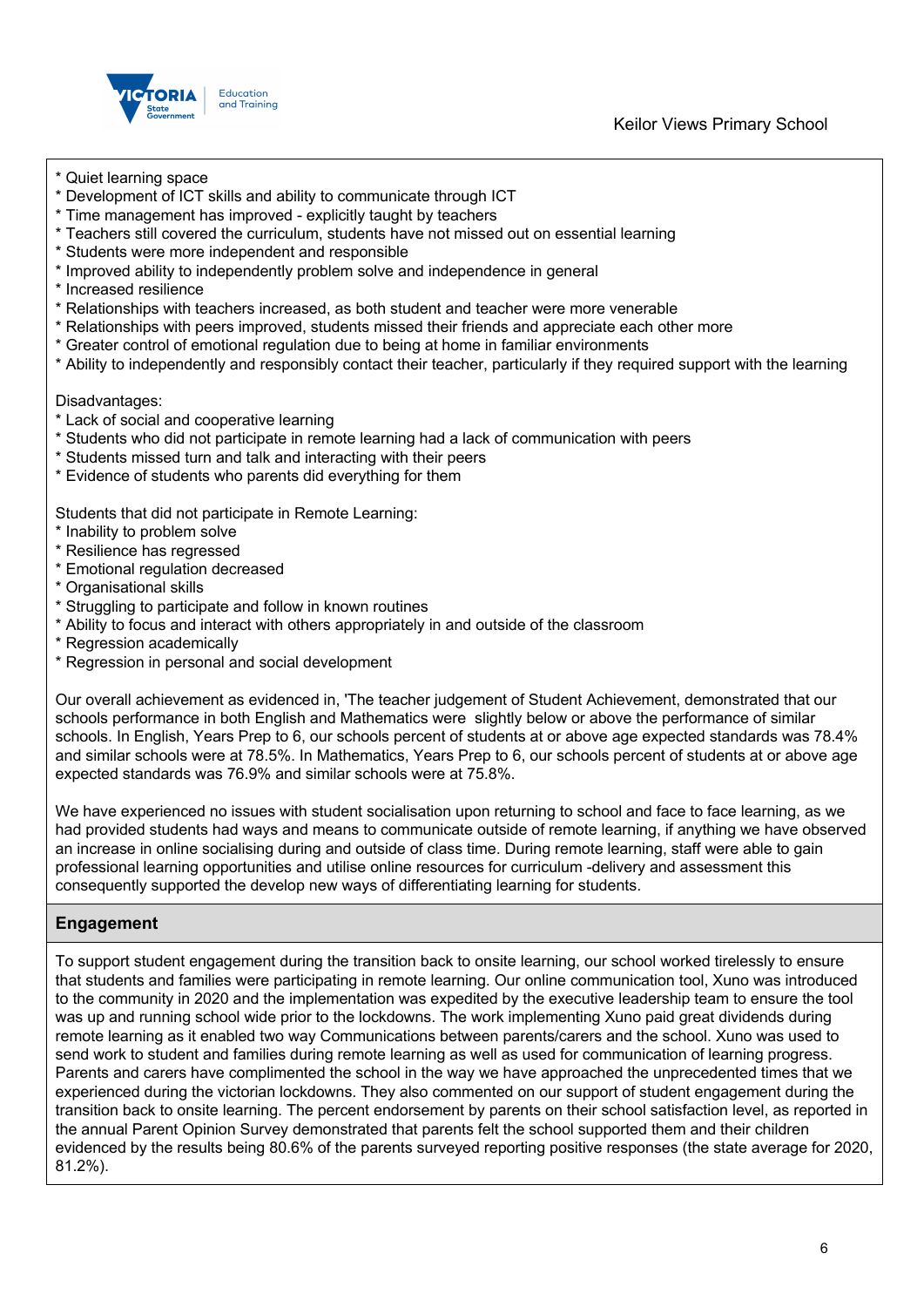

## **Wellbeing**

The impact of the pandemic on the mental health and wellbeing of our community was always at the forefront in our thinking during and post 2020. The highest priority in 2020 was the wellbeing, particularly the mental health, of every student and member of staff. We successfully and effectively mobilised all available resources to support our most vulnerable students and enabling staff to access the relevant support services. Health and wellbeing supports such as the ongoing care during the lockdown of 'at risk' and essential worker families were implemented during the lockdown period. The school continued to parent with DHHS and other outside agencies to support the wellbeing of students. Point of need initiatives prioritised for staff, students and their families during and after the lockdown periods.

Our school modified the delivery of health and wellbeing supports to students and their families, by using communication tools such as Microsoft Teams and Zoom to facilitate learning, check ins and hold Student Support Group (SSG's) meetings.

During 2020, our school, collaborated with the community, and demonstrated, that we as a community, can be flexible and adaptable in responding to the challenges of the COVID-19 pandemic. Moving forward we will continue to meet student needs as we look towards the year and ahead in 2021. WE EMPOWER.

## **Financial performance and position**

Keilor Views Primary School maintained a sound financial position throughout 2020. The 2019-2023 School Strategic Plan, along with the 2020 Annual Implementation Plan, continued to provide the framework for school council allocation of funds to support school programs and priorities. There has been no major works completed within the school during 2020 due Victorian lockdowns. The Financial Performance and Position report shows an end of year surplus of \$326,214. This surplus occurred due to staffing variations and unexpected staffing stresses due to the COVID-19 pandemic. The school received Equity Funding, which contributed towards the employment of Educational Specialists and the schools literacy, mathematics and LLI program.

> **For more detailed information regarding our school please visit our website at https://www.kvps.vic.edu.au**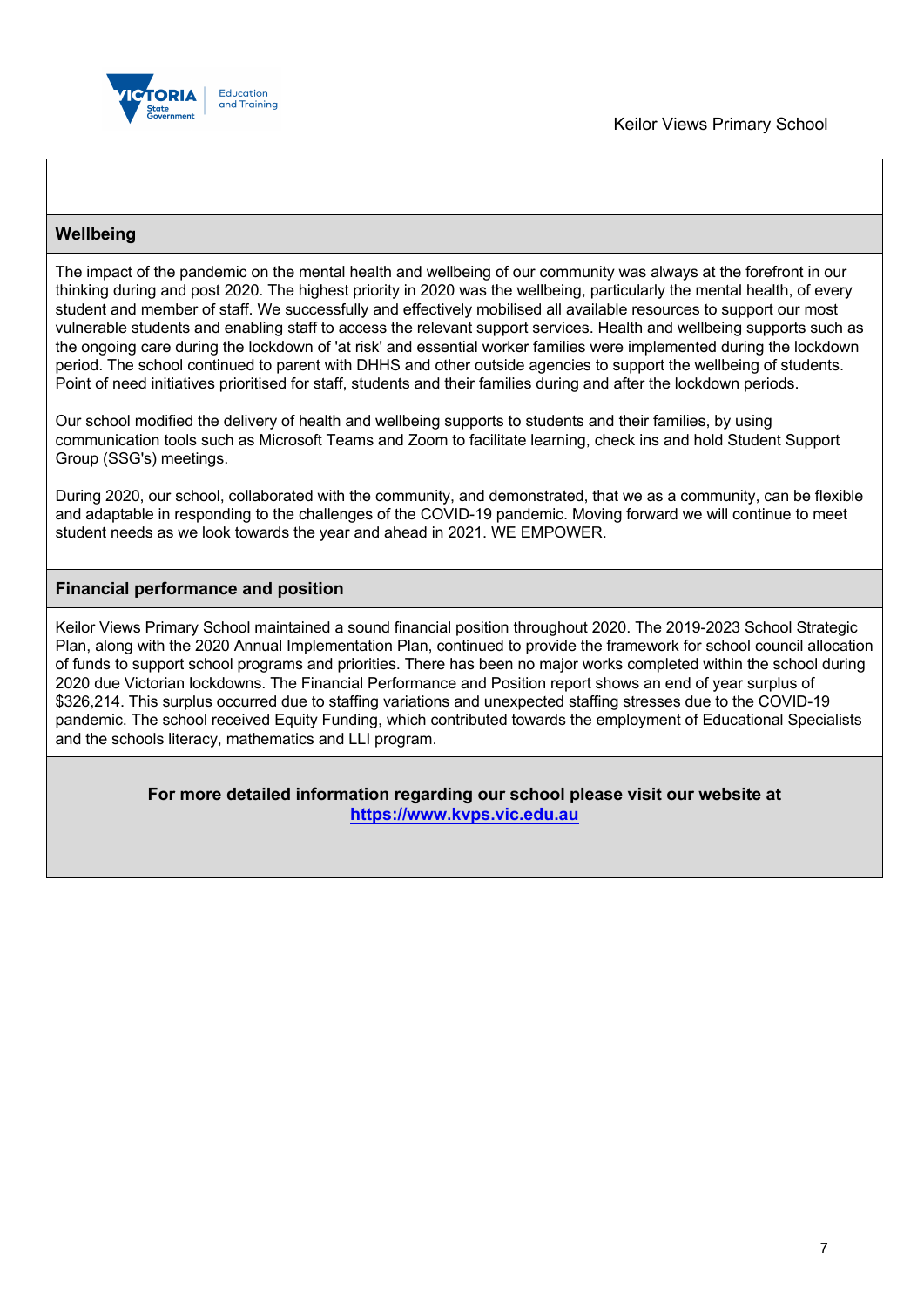

# **Performance Summary**

The Performance Summary for government schools provides an overview of how this school is contributing to the objectives of the Education State and how it compares to other Victorian Government schools.

All schools work in partnership with their school community to improve outcomes for children and young people. Sharing this information with parents and the wider school community helps to support community engagement in student learning, a key priority of the Framework for Improving Student Outcomes.

Refer to the 'How to read the Annual Report' section for help on how to interpret this report.

## SCHOOL PROFILE

### **Enrolment Profile**

A total of 431 students were enrolled at this school in 2020, 199 female and 232 male.

36 percent of students had English as an additional language and 1 percent were Aboriginal or Torres Strait Islander.

### **Overall Socio-Economic Profile**

The overall school's socio-economic profile is based on the school's Student Family Occupation and Education index (SFOE) which takes into account parents' occupations and education.

Possible socio-economic band values are: Low, Low-Medium, Medium and High.

This school's socio-economic band value is: Medium

#### **Parent Satisfaction Summary**

The percent endorsement by parents on their school satisfaction level, as reported in the annual Parent Opinion Survey.

Percent endorsement indicates the percent of positive responses (agree or strongly agree) from parents who responded to the survey.



#### **School Staff Survey**

The percent endorsement by staff on School Climate, as reported in the annual School Staff Survey.

Percent endorsement indicates the percent of positive responses (agree or strongly agree) from staff who responded to the survey. Data is suppressed for schools with three or less respondents to the survey for confidentiality reasons.



Percent endorsement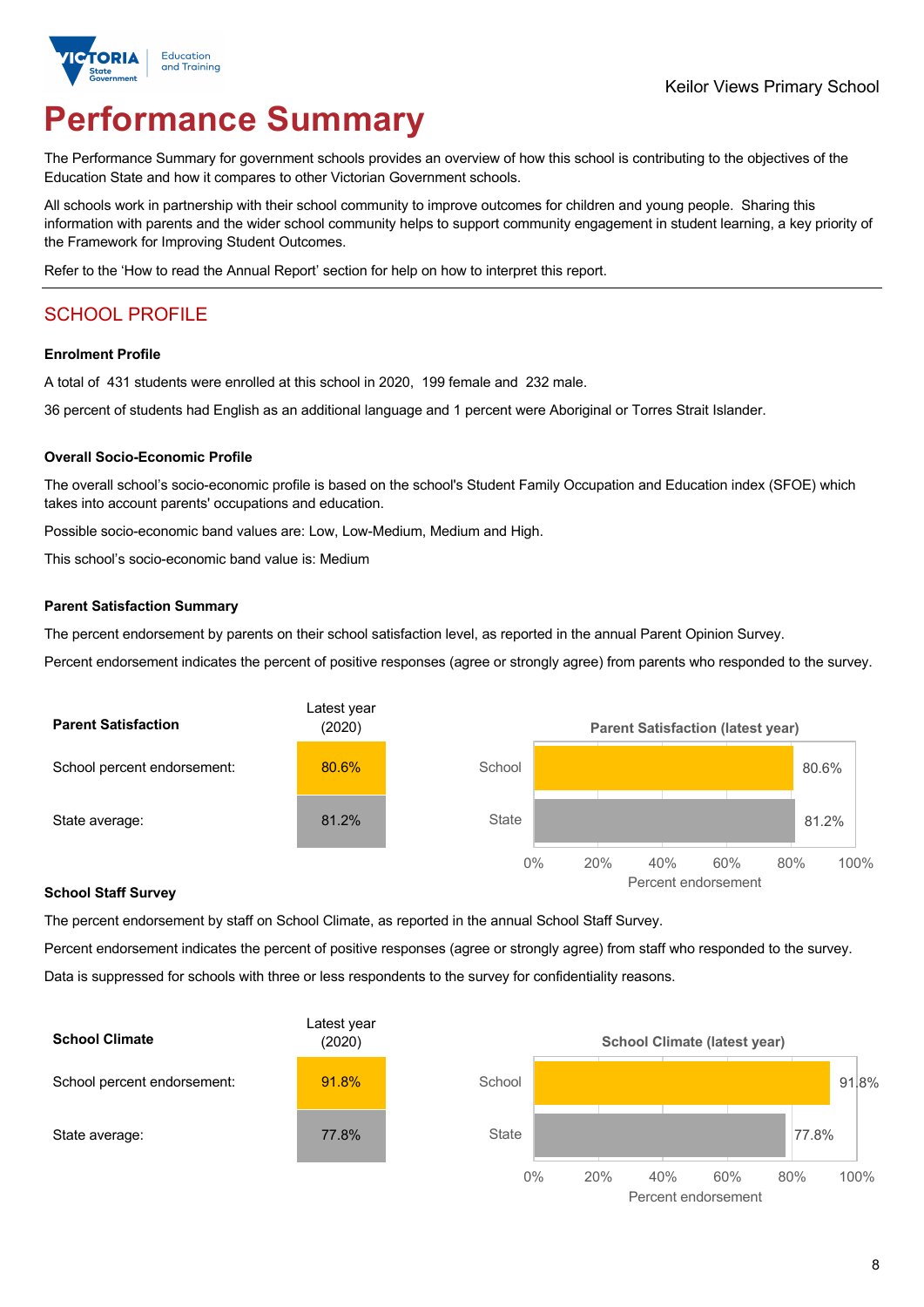

## ACHIEVEMENT

*Key: 'Similar Schools' are a group of Victorian government schools that are like this school, taking into account the*  school's socioeconomic background of students, the number of non-English speaking students and the size and *location of the school.*

### **Teacher Judgement of student achievement**

Percentage of students working at or above age expected standards in English and Mathematics.



### **NAPLAN**

NAPLAN tests were not conducted in 2020.

### **NAPLAN Learning Gain**

NAPLAN learning gain is determined by comparing a student's current year result to the results of all 'similar' Victorian students (i.e. students in all sectors in the same year level who had the same score two years prior).

NAPLAN tests were not conducted in 2020.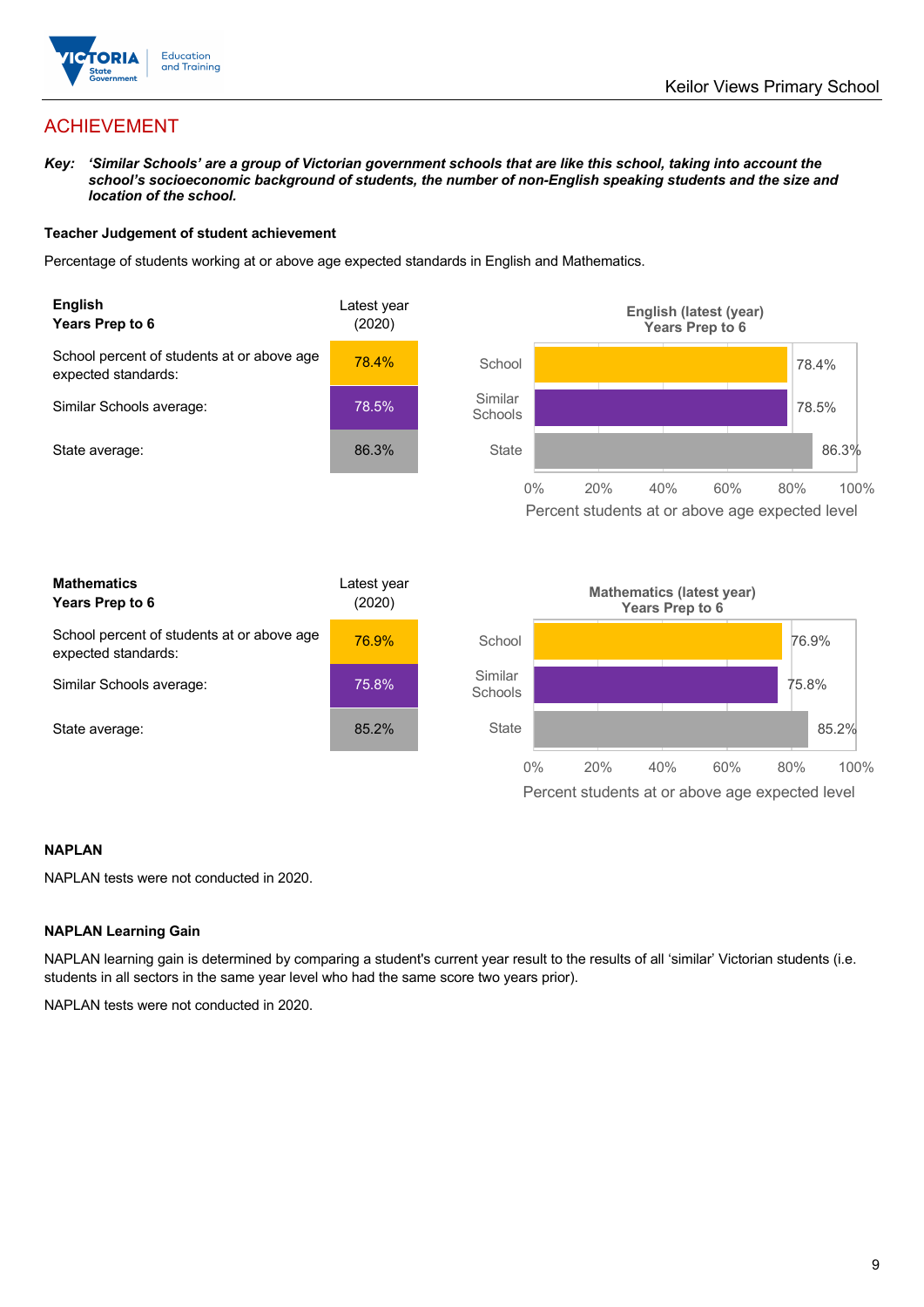

## ENGAGEMENT

*Key: 'Similar Schools' are a group of Victorian government schools that are like this school, taking into account the*  school's socioeconomic background of students, the number of non-English speaking students and the size and *location of the school.*

### **Average Number of Student Absence Days**

Absence from school can impact on students' learning. Common reasons for non-attendance include illness and extended family holidays. Absence and attendance data in 2020 may have been influenced by local processes and procedures adopted in response to remote and flexible learning.



### **Attendance Rate (latest year)**

|                                             | Prep | Year 1 | Year 2 | Year 3 | Year 4 | Year 5 | Year 6 |
|---------------------------------------------|------|--------|--------|--------|--------|--------|--------|
| Attendance Rate by year level<br>$(2020)$ : | 96%  | 93%    | 94%    | 95%    | 95%    | 96%    | 96%    |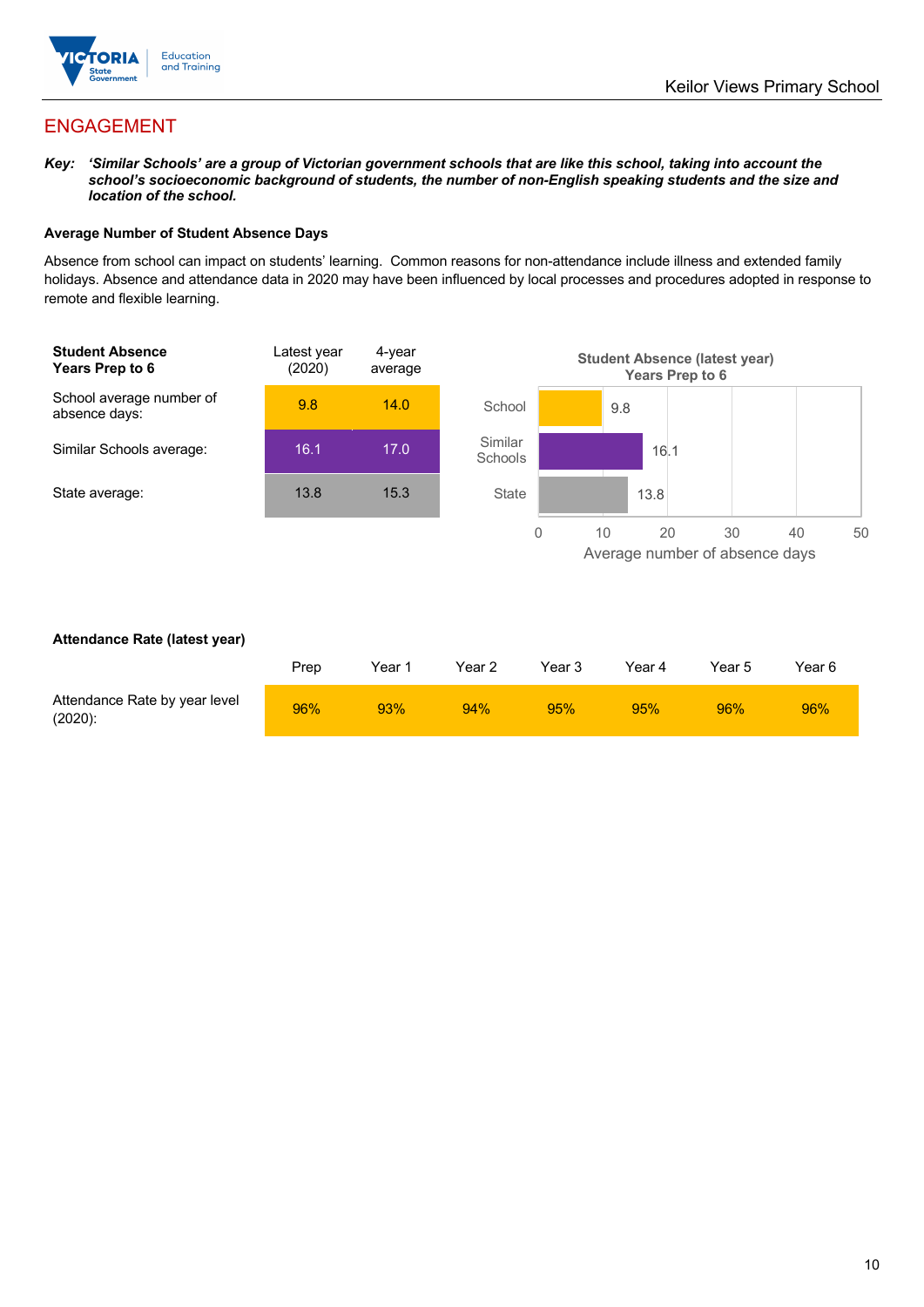

## WELLBEING

*Key: 'Similar Schools' are a group of Victorian government schools that are like this school, taking into account the*  school's socioeconomic background of students, the number of non-English speaking students and the size and *location of the school.*

#### **Student Attitudes to School – Sense of Connectedness**

The percent endorsement on Sense of Connectedness factor, as reported in the Attitudes to School Survey completed annually by Victorian Government school students, indicates the percent of positive responses (agree or strongly agree).

Schools who participated in the Student Attitudes to School survey in 2020 should refer to the advice provided regarding the consistency of their data.



*methodology in 2020, data are often not comparable with previous years or within similar school groups. Care should be taken when interpreting these results.*

### **Student Attitudes to School – Management of Bullying**

The percent endorsement on Management of Bullying factor, as reported in the Attitudes to School Survey completed annually by Victorian Government school students, indicates the percent of positive responses (agree or strongly agree).

Schools who participated in the Student Attitudes to School survey in 2020 should refer to the advice provided regarding the consistency of their data.

| <b>Management of Bullying</b><br>Years 4 to 6 | Latest year<br>(2020) | 4-year<br>average |
|-----------------------------------------------|-----------------------|-------------------|
| School percent endorsement:                   | NDA                   | 88.3%             |
| Similar Schools average:                      | 75.4%                 | 78.4%             |
| State average:                                | 78.0%                 | 80.4%             |

*Due to lower participation rates and differences in collection methodology in 2020, data are often not comparable with previous years or within similar school groups. Care should be taken when interpreting these results.*



Percent endorsement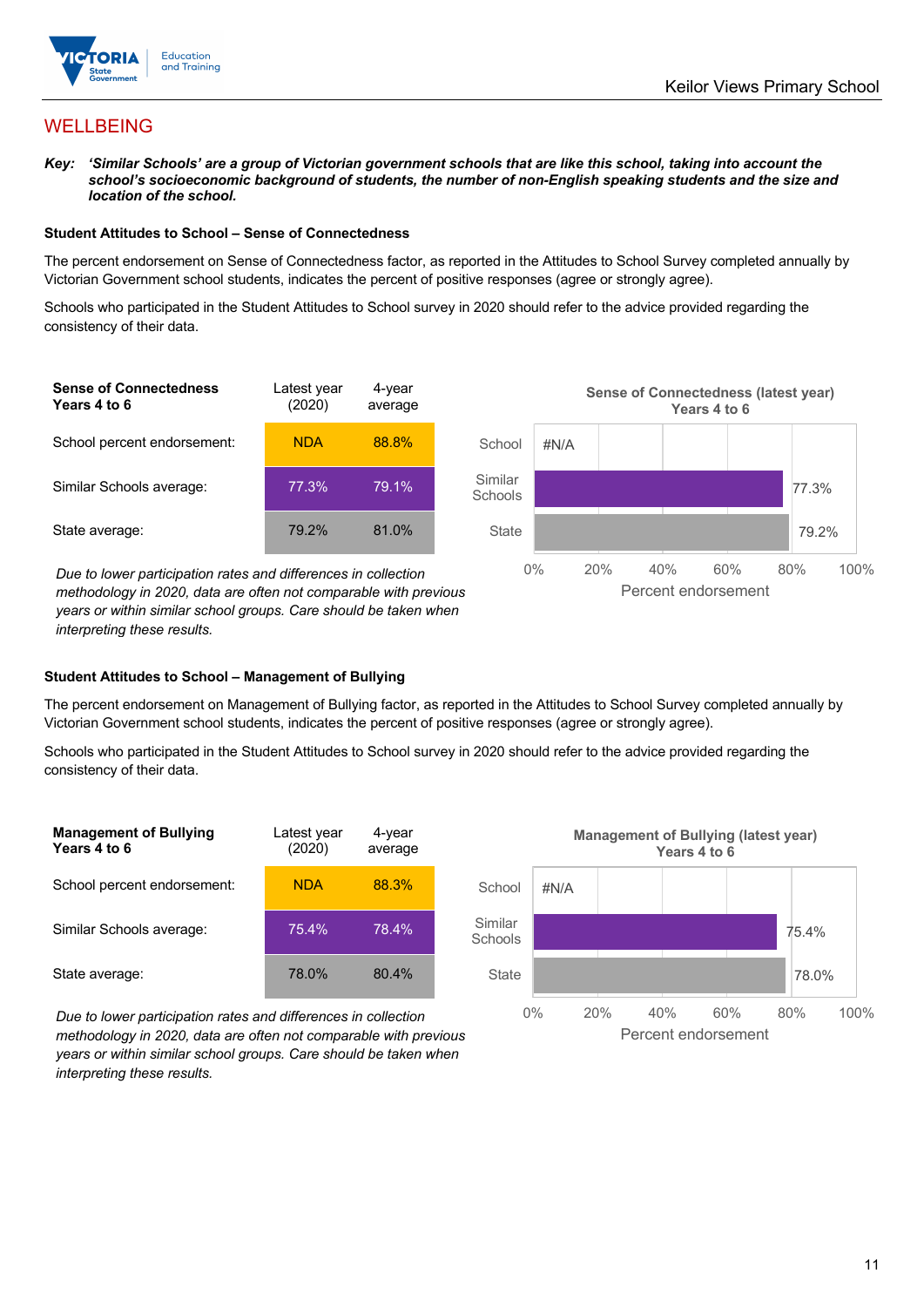

# **Financial Performance and Position**

FINANCIAL PERFORMANCE - OPERATING STATEMENT SUMMARY FOR THE YEAR ENDING 31 DECEMBER, 2020

| <b>Revenue</b>                        | <b>Actual</b> |
|---------------------------------------|---------------|
| <b>Student Resource Package</b>       | \$4,320,511   |
| <b>Government Provided DET Grants</b> | \$696,571     |
| Government Grants Commonwealth        | \$3,400       |
| Government Grants State               | <b>NDA</b>    |
| Revenue Other                         | \$20,769      |
| <b>Locally Raised Funds</b>           | \$66,269      |
| <b>Capital Grants</b>                 | <b>NDA</b>    |
| <b>Total Operating Revenue</b>        | \$5,107,520   |

| Equity $1$                                          | <b>Actual</b> |
|-----------------------------------------------------|---------------|
| Equity (Social Disadvantage)                        | \$399,880     |
| Equity (Catch Up)                                   | <b>NDA</b>    |
| <b>Transition Funding</b>                           | <b>NDA</b>    |
| Equity (Social Disadvantage – Extraordinary Growth) | <b>NDA</b>    |
| <b>Equity Total</b>                                 | \$399,880     |

| <b>Expenditure</b>                    | <b>Actual</b> |
|---------------------------------------|---------------|
| Student Resource Package <sup>2</sup> | \$4,259,655   |
| Adjustments                           | <b>NDA</b>    |
| <b>Books &amp; Publications</b>       | \$2,661       |
| Camps/Excursions/Activities           | \$17,843      |
| <b>Communication Costs</b>            | \$14,974      |
| Consumables                           | \$43,187      |
| Miscellaneous Expense <sup>3</sup>    | \$42,247      |
| <b>Professional Development</b>       | \$13,137      |
| Equipment/Maintenance/Hire            | \$128,389     |
| <b>Property Services</b>              | \$57,926      |
| Salaries & Allowances <sup>4</sup>    | \$77,290      |
| <b>Support Services</b>               | \$31,857      |
| Trading & Fundraising                 | \$46,789      |
| Motor Vehicle Expenses                | <b>NDA</b>    |
| <b>Travel &amp; Subsistence</b>       | <b>NDA</b>    |
| <b>Utilities</b>                      | \$45,352      |
| <b>Total Operating Expenditure</b>    | \$4,781,306   |
| <b>Net Operating Surplus/-Deficit</b> | \$326,214     |
| <b>Asset Acquisitions</b>             | \$8,800       |

(1) The equity funding reported above is a subset of the overall revenue reported by the school.

(2) Student Resource Package Expenditure figures are as of 01 Mar 2021 and are subject to change during the reconciliation process.

(3) Miscellaneous Expenses include bank charges, administration expenses, insurance and taxation charges.

(4) Salaries and Allowances refers to school-level payroll.